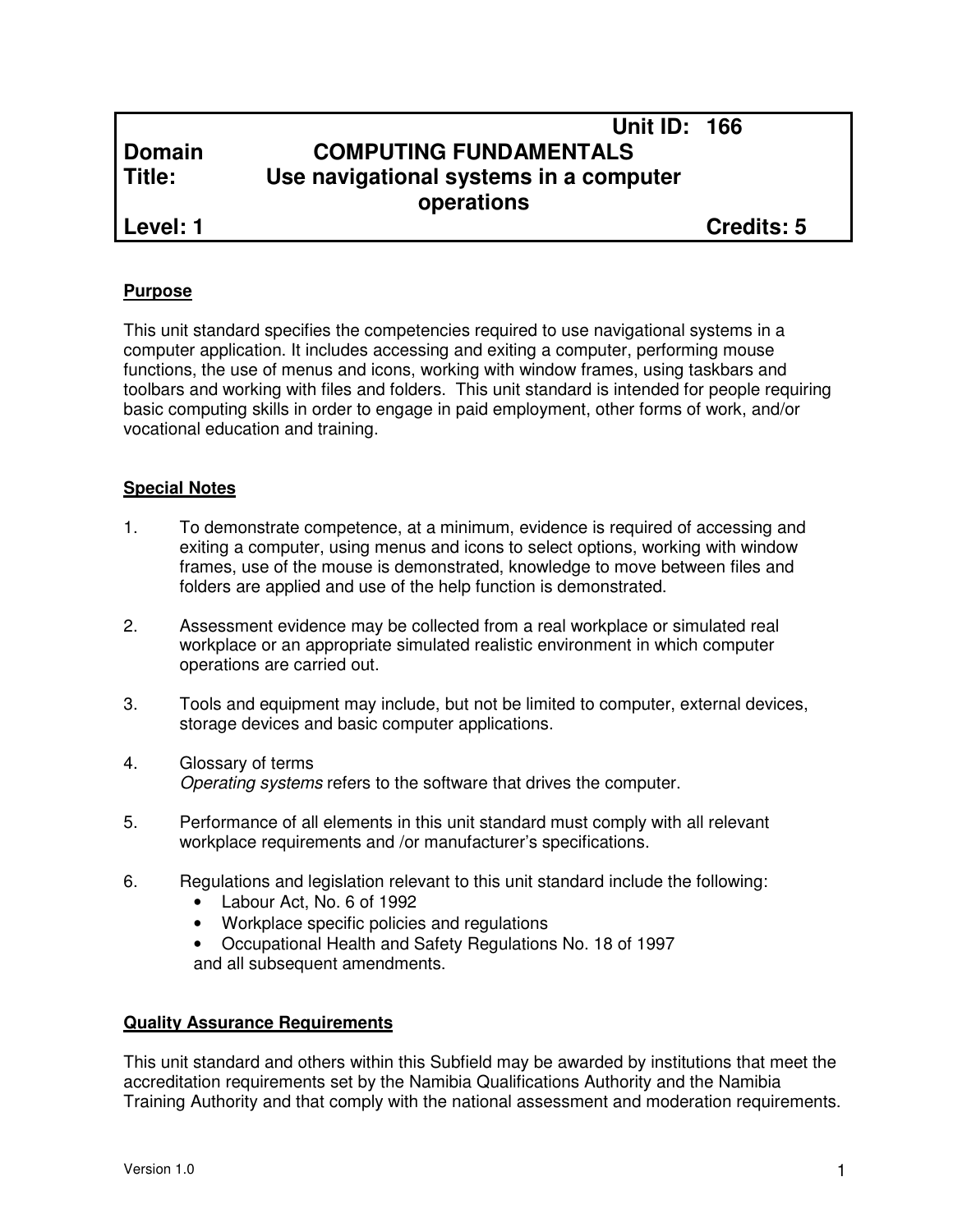Details of specific accreditation requirements and the national assessment arrangements are available from the Namibia Qualifications Authority and the Namibia Training Authority on www.nta.com.na

# **Elements and Performance Criteria**

## **Element 1: Access and exit a computer**

## **Performance Criteria**

- 1.1 Computer is switched on.
- 1.2 Log on and log off procedures are followed.
- 1.3 Shut down procedures are followed.

# **Element 2: Perform mouse functions**

#### **Performance Criteria**

- 2.1 Single and double click functions are performed.
- 2.2 Drag and drop functions are performed.
- 2.3 Right click is used to access special functions.
- 2.4 Scroll is used to select options.
- 2.5 Scroll is used to change visible portion of document.

#### **Element 3: Use menus and icons to select options**

#### **Performance Criteria**

- 3.1 Start menu is displayed.
- 3.2 Programme is selected and activated from start menu.
- 3.3 Menu option is expanded using the mouse.
- 3.4 Menu option is selected and activated.
- 3.5 Icon is highlighted and activated using the mouse.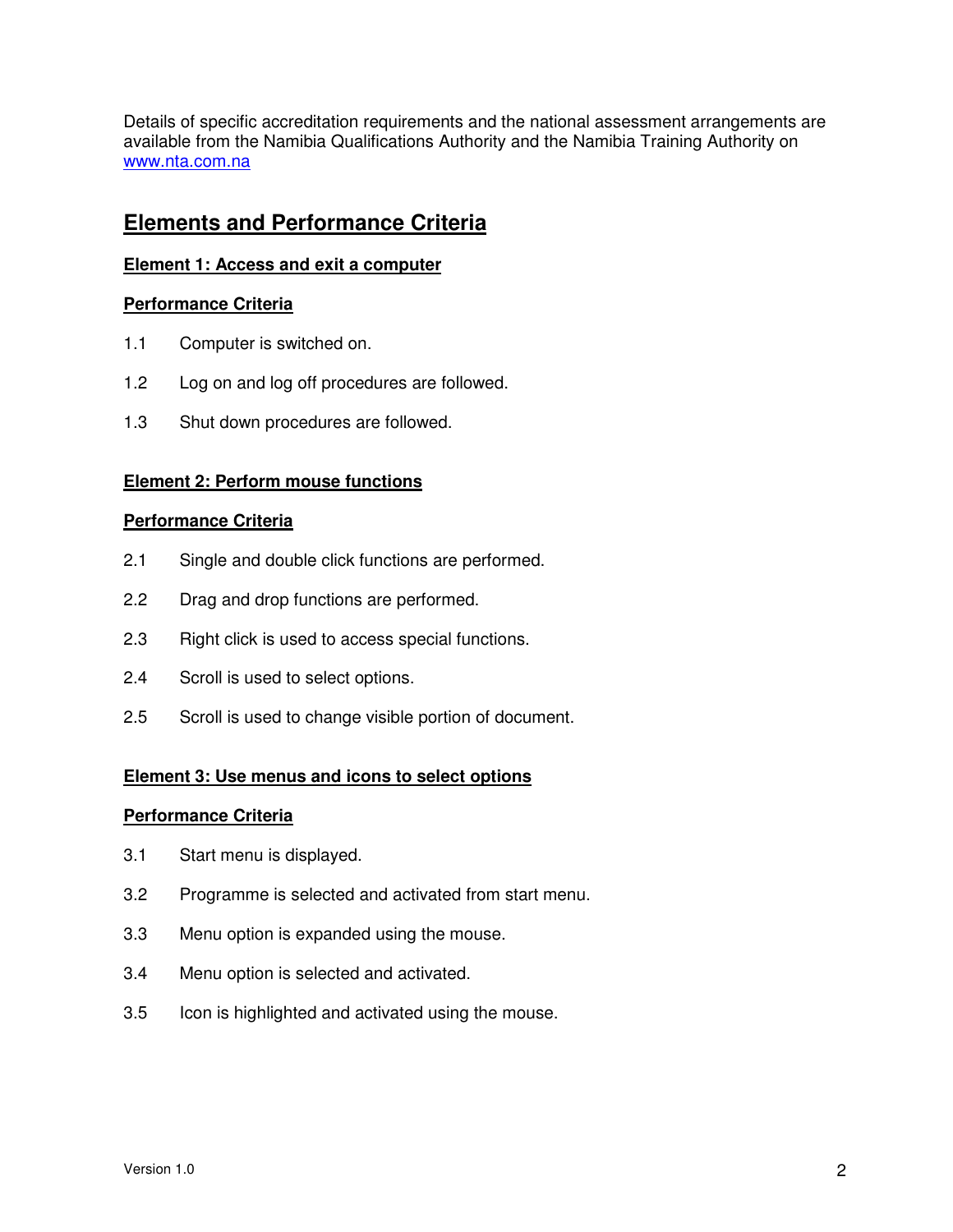#### **Element 4: Work with window frames**

#### **Performance Criteria**

Window is repositioned and resized.

Multiple windows are opened and overlaid.

Active window is identified between multiple windows.

Active window is selected.

Window is minimized, reopened and maximized.

Window is closed.

## **Element 5: Use taskbar**

#### **Performance Criteria**

- 5.1 Status symbols on taskbar are interpreted.
- 5.2 Taskbar is moved and hidden.

#### **Element 6: Work with files and folders**

#### **Performance Criteria**

- 6.1 File manager is accessed and files and folders are located.
- 6.2 Files and folders are created.
- 6.3 Files and folders are renamed, deleted, copied and moved.
- 6.4 Recycle bin is accessed and files and folders are restored.
- 6.5 Recycle bin is emptied.